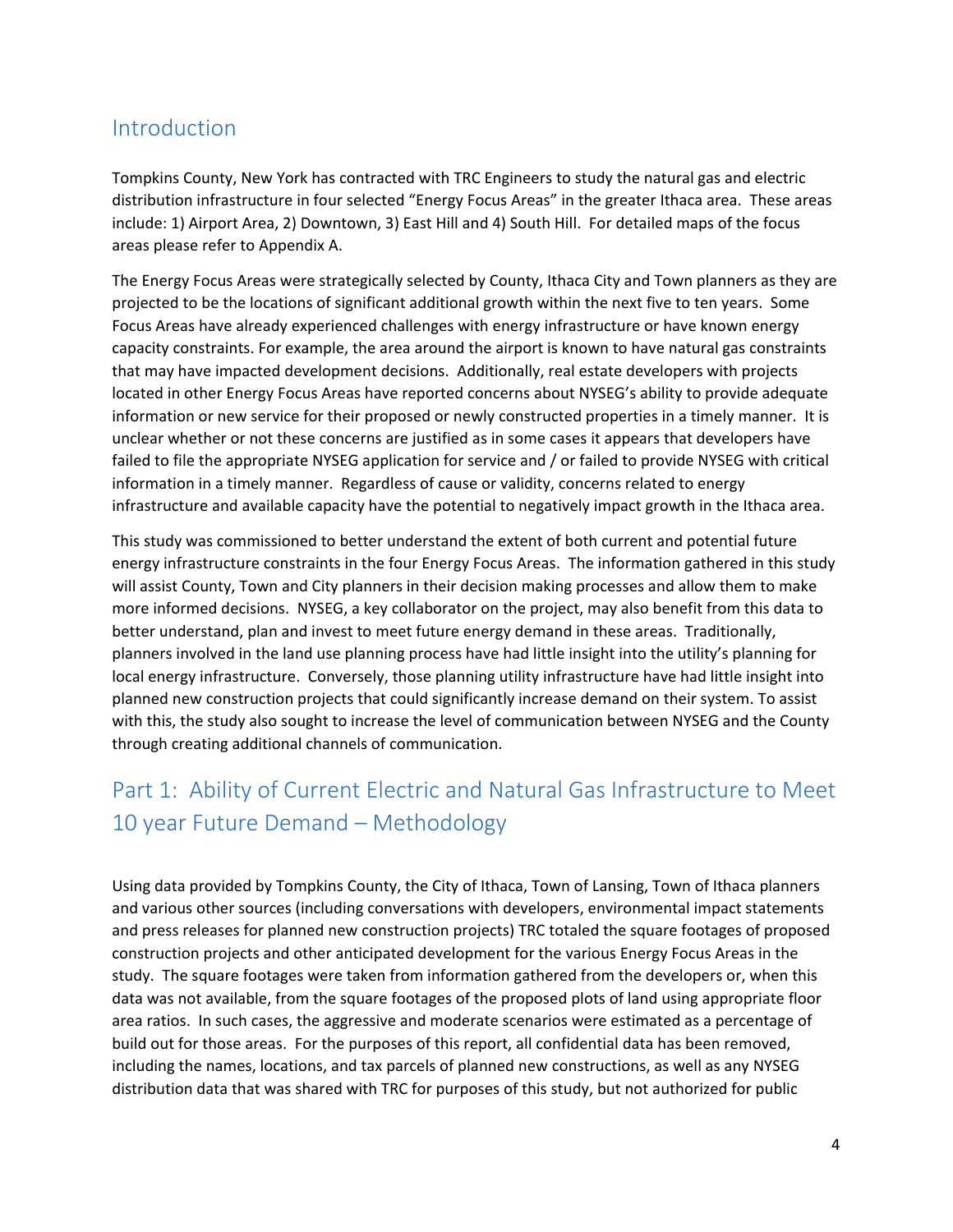distribution. The findings are summarized by each of the four Focus Areas, with aggregate data for each building type.

 TRC then used the projected square footages of the proposed and potential developments in the area to use values from US Energy Information Administration (EIA) for different facility types. The information construction as permitted). Using these data TRC worked with NYSEG to determine if these loads could be met with the existing distribution infrastructure in the area. The areas of potential growth were natural gas for each of the Focus Areas. For example, the south hill area can expect to see an increase in estimate the electrical and natural gas demand growth for the next 10 years based on average energy sources and square footage for each projected new construction project are indicated on the associated tab for each area in the Tompkins County Energy Focus Areas Master Workbook September 20[1](#page-5-0)6<sup>1</sup>. This was done for three different scenarios: moderate growth, aggressive growth, and build out (maximum mapped out and then overlaid with utility distribution maps in order to identify the circuits and capacities. The figures below summarize the projected growth in square footage, peak electric and peak peak demand of 2,401 kW under the moderate growth scenario across all sectors and an increase of 11.6 MMBtu/hr for natural gas peak demand across all sectors.

| <b>Aggregate Load Growth by Sector:</b> |           | <b>From Itemized Assumptions</b> |                          |                          |                             |                          |                          |  |
|-----------------------------------------|-----------|----------------------------------|--------------------------|--------------------------|-----------------------------|--------------------------|--------------------------|--|
|                                         |           | Peak Electric (kW)               |                          |                          | Peak Natural Gas (MMBTU/hr) |                          |                          |  |
|                                         |           |                                  | 10 Year -                | 10 Year -                |                             | 10 Year -                | 10 Year -                |  |
| Sector                                  | SqFt      | <b>Build Out</b>                 | Aggressive               | Moderate                 | <b>Build Out</b>            | <b>Aggressive</b>        | Moderate                 |  |
| <b>Residential</b>                      | 2,592,600 | 1,838                            | 1,522                    | 709                      | 23.5                        | 18.7                     | 8.3                      |  |
| <b>Commercial</b>                       | 371,633   | 1,301                            | 1,091                    | 492                      | 1.8                         | $1.6\,$                  | 0.6                      |  |
| <b>Light Manufacturing</b>              | 307,017   | 3,822                            | 1,884                    | 1,200                    | 2.1                         | 0.8                      | $\overline{\phantom{0}}$ |  |
| <b>Light Manufacturing - Process</b>    | 307,017   | $\sim$                           | $\overline{\phantom{a}}$ | $\overline{\phantom{a}}$ | 15.2                        | 6.5                      | 2.6                      |  |
| <b>Parking</b>                          | 71,900    | 13                               | 13                       | $\overline{\phantom{a}}$ | $\overline{\phantom{0}}$    | $\overline{\phantom{0}}$ | -                        |  |
| Total                                   | 3,343,150 | 6,973                            | 4,510                    | 2,401                    | 42.6                        | 27.6                     | 11.6                     |  |

#### South Hill Area Summary

*Figure 1: South Hill Projected Sq. Footage and Peak Electric and Natural Gas Increases* 

#### Airport Area Summary

 $\overline{\phantom{a}}$ 

|                                      | <b>Aggregate Load Growth by Sector:</b> |                                                                      |                          | From Itemized Assumptions (table below) |                             |                       |     |  |  |  |
|--------------------------------------|-----------------------------------------|----------------------------------------------------------------------|--------------------------|-----------------------------------------|-----------------------------|-----------------------|-----|--|--|--|
|                                      |                                         | Peak Electric (kW)                                                   |                          |                                         | Peak Natural Gas (MMBTU/hr) |                       |     |  |  |  |
| Sector                               | SqFt                                    | 10 Year -<br>10 Year -<br><b>Build Out</b><br>Moderate<br>Aggressive |                          | <b>Build Out</b>                        | 10 Year -<br>Aggressive     | 10 Year -<br>Moderate |     |  |  |  |
| Residential                          | 335,000                                 | 237                                                                  | 237                      | 104                                     |                             | ς                     |     |  |  |  |
| Commercial                           | 279,859                                 | 1,134                                                                | 1,134                    | 583                                     |                             |                       |     |  |  |  |
| <b>Light Manufacturing</b>           | 128,000                                 | 842                                                                  | 842                      | 263                                     |                             |                       |     |  |  |  |
| <b>Light Manufacturing - Process</b> | 128,000                                 | 579                                                                  | $\overline{\phantom{0}}$ | $\overline{\phantom{0}}$                |                             |                       |     |  |  |  |
| <b>Parking</b>                       |                                         | $\overline{\phantom{0}}$                                             | $\overline{\phantom{0}}$ | $\overline{\phantom{0}}$                |                             |                       |     |  |  |  |
| <b>Total</b>                         | 742,859                                 | 2,214                                                                | 2,214                    | 951                                     | 6.5                         | 6.5                   | 2.1 |  |  |  |

*Figure 2: Airport Area Projected Sq. Footage and Peak Electric and Natural Gas Increases* 

<span id="page-5-0"></span> $<sup>1</sup>$  This Microsoft Excel Workbook has been provided to the Tompkins County Planning Department. Access to this</sup> workbook is limited as it contains confidential information provided by NYSEG.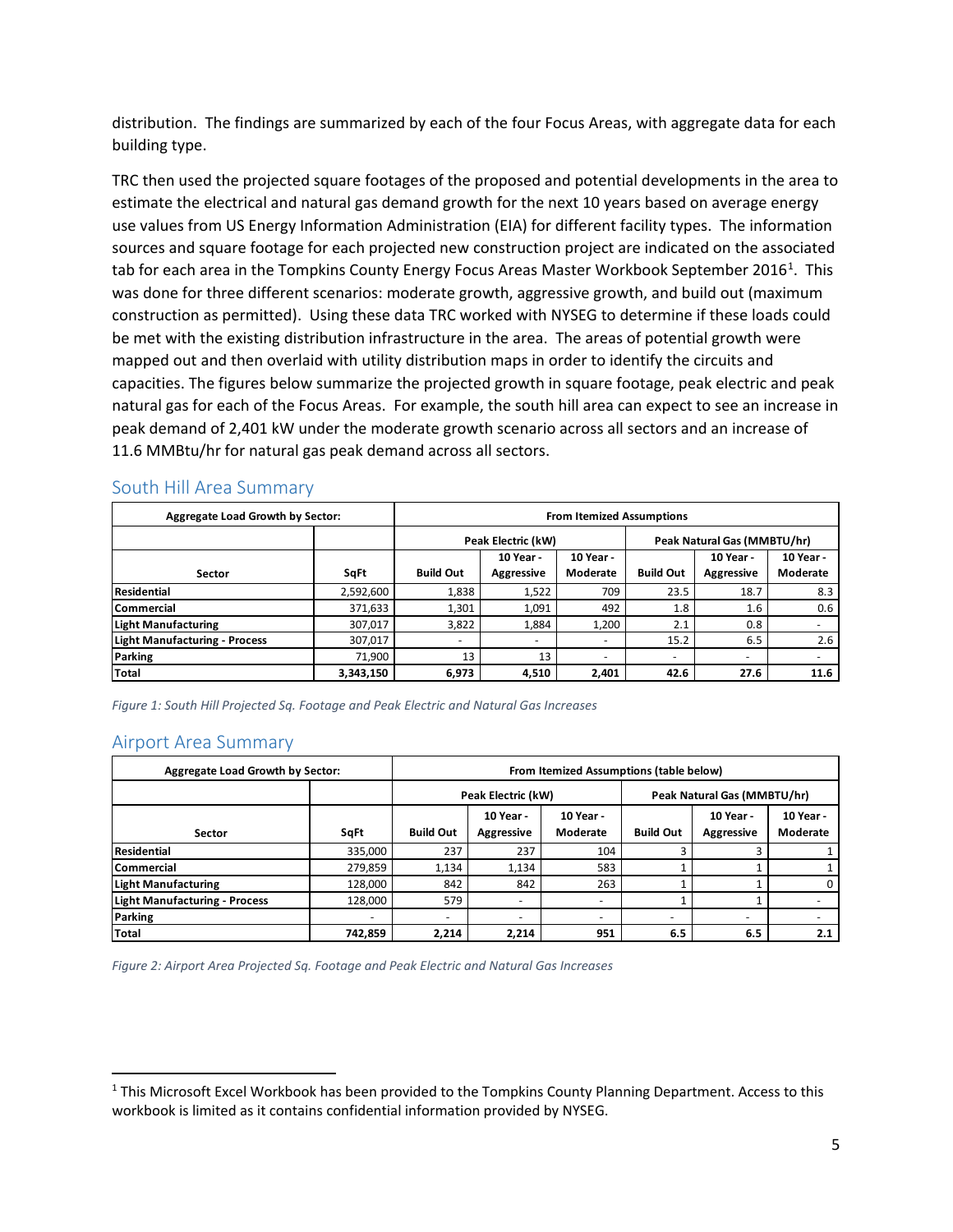## East Hill Summary

| <b>Aggregate Load Growth by Sector:</b> | From Itemized Assumptions (table below) |                                                   |                    |       |                             |                          |                          |
|-----------------------------------------|-----------------------------------------|---------------------------------------------------|--------------------|-------|-----------------------------|--------------------------|--------------------------|
|                                         |                                         |                                                   |                    |       |                             |                          |                          |
|                                         |                                         |                                                   | Peak Electric (kW) |       | Peak Natural Gas (MMBTU/hr) |                          |                          |
|                                         |                                         | 10 Year -<br>10 Year -                            |                    |       |                             | 10 Year -                | 10 Year -                |
| <b>Sector</b>                           | SqFt                                    | Moderate<br><b>Aggressive</b><br><b>Build Out</b> |                    |       | <b>Build Out</b>            | <b>Aggressive</b>        | Moderate                 |
| <b>Residential</b>                      | 1,275,000                               | 904                                               | 904                | 578   | 12                          | 12                       |                          |
| l Commercial                            | 325,000                                 | 961                                               | 961                | 961   |                             |                          |                          |
| <b>Light Manufacturing</b>              | $\overline{\phantom{0}}$                | ۰.                                                | -                  | ۰     |                             |                          |                          |
| <b>Light Manufacturing - Process</b>    |                                         | $\overline{\phantom{0}}$                          | ۰                  | ۰     | -                           | -                        |                          |
| Parking                                 |                                         | $\overline{\phantom{a}}$                          | ۰                  | Ξ.    | -                           | $\overline{\phantom{a}}$ | $\overline{\phantom{a}}$ |
| Total                                   | 1,600,000                               | 1,865                                             | 1,865              | 1,539 | 12.8                        | 12.8                     | 8.6                      |

 *Figure 3: East Hill Projected Sq. Footage and Peak Electric and Natural Gas Increases* 

#### Downtown Area Summary

| <b>Aggregate Load Growth by Sector:</b> |           | From Itemized Assumptions (table below) |                   |          |                             |                   |           |  |  |  |
|-----------------------------------------|-----------|-----------------------------------------|-------------------|----------|-----------------------------|-------------------|-----------|--|--|--|
|                                         |           |                                         |                   |          |                             |                   |           |  |  |  |
|                                         |           | Peak Electric (kW)                      |                   |          | Peak Natural Gas (MMBTU/hr) |                   |           |  |  |  |
|                                         |           | 10 Year -<br>10 Year -                  |                   |          |                             | 10 Year -         | 10 Year - |  |  |  |
| Sector                                  | SqFt      | <b>Build Out</b>                        | <b>Aggressive</b> | Moderate | <b>Build Out</b>            | <b>Aggressive</b> | Moderate  |  |  |  |
| Residential                             | 1,340,059 | 1,703                                   | 1,703             | 1,703    | 10.5                        | 10.5              | 10.5      |  |  |  |
| l Commercial                            | 416,460   | 1,458                                   | 1,458             | 1,458    | 2.5                         | 2.5               | 2.5       |  |  |  |
| Light Manufacturing                     | ۰         | -                                       | -                 |          |                             | ۰                 |           |  |  |  |
| Light Manufacturing - Process           | ٠.        | -                                       | ٠                 | -        |                             | -                 |           |  |  |  |
| Parking                                 | 320,000   | 56                                      | 56                | 56       |                             | ۰                 | ۰         |  |  |  |
| Total                                   | 2,076,519 | 3,217                                   | 3,217             | 3,217    | 13                          | 13                | 13        |  |  |  |

 *Figure 4: Downtown Projected Sq. Footage and Peak Electric and Natural Gas Increases* 

# 10 year Future Demand - Conclusions Part 1: Ability of Current Electric and Natural Gas Infrastructure to Meet

 September 2016. This workbook has been provided to the Tompkins County Planning Department. However, due to the confidential nature of the data, this information has been left out of this report. For the electric side, NYSEG was able to specify how much additional load could be placed on each circuit, and whether the limiting factor was the transformer or the circuit capacity. These results can be found in the "New Load by Circuit" tab of the Tompkins County Energy Focus Areas Master Workbook

 the gas pipelines could not be provided by the utility. For our build-out growth projections, NYSEG was able to tell us which areas could support the projected load and which areas could not. This confirmed the known natural gas constraint in the Airport Energy Focus Area and did not identify any additional gas constraints. Unfortunately, given the interconnected nature of natural gas distribution systems, excess capacity in

 profiles and compare those projected loads to the existing energy infrastructure. This analysis revealed TRC's primary task under the Energy Focus Area project was to project growth, develop associated load more than adequate capacity for the electric distribution infrastructure in the four Energy Focus Areas,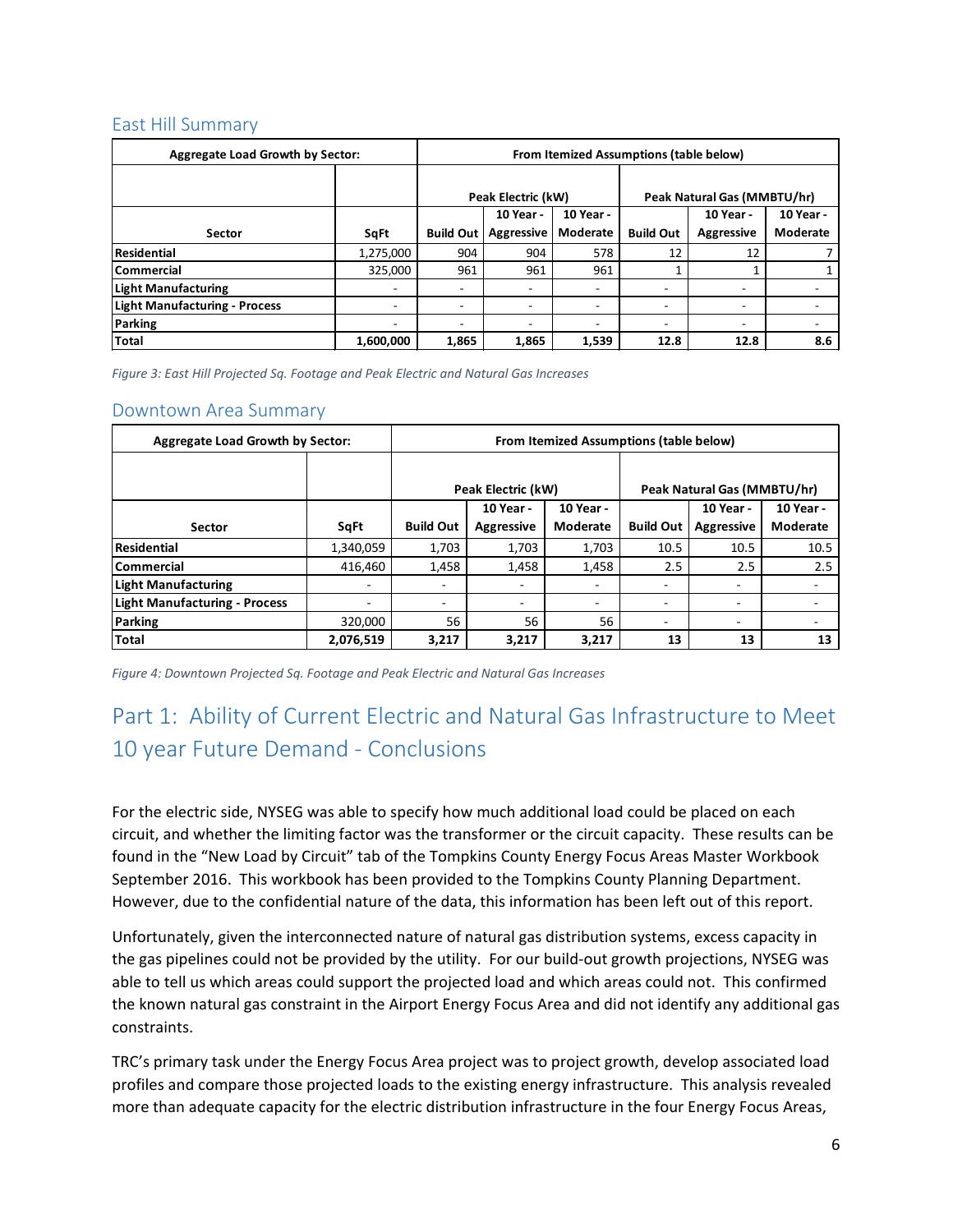gas constraints beyond the known natural gas constraints in the airport area were uncovered. even under the most robust "build-out" scenario, which may be seen in Figure 7, below. No additional

|--|

|                                      | <b>Square Feet</b> |                                                            |           |                          |           |  |  |
|--------------------------------------|--------------------|------------------------------------------------------------|-----------|--------------------------|-----------|--|--|
| <b>Sector</b>                        | Total              | South Hill<br><b>East Hill</b><br>Airport Area<br>Downtown |           |                          |           |  |  |
| Residential                          | 5,542,659          | 1,340,059                                                  | 2,592,600 | 335,000                  | 1,275,000 |  |  |
| <b>Commercial</b>                    | 1,392,952          | 416,460                                                    | 371,633   | 279,859                  | 325,000   |  |  |
| <b>Light Manufacturing</b>           | 435,017            | $\overline{\phantom{0}}$                                   | 307,017   | 128,000                  |           |  |  |
| <b>Light Manufacturing - Process</b> | 435.017            | $\overline{\phantom{0}}$                                   | 307,017   | 128,000                  |           |  |  |
| <b>Parking</b>                       | 391,900            | 320,000                                                    | 71,900    | $\overline{\phantom{a}}$ |           |  |  |
| Total                                | 7,762,528          | 2,076,519                                                  | 3,343,150 | 742,859                  | 1,600,000 |  |  |

*Figure 5: Build Out SF Projection Summary* 

|                                      | kW Build Out |                                                                          |        |        |       |  |  |  |
|--------------------------------------|--------------|--------------------------------------------------------------------------|--------|--------|-------|--|--|--|
| <b>Sector</b>                        | <b>Total</b> | South Hill<br><b>East Hill</b><br><b>Airport Area</b><br><b>Downtown</b> |        |        |       |  |  |  |
| Residential                          | 4,682        | 1,703                                                                    | 1,838  | 237    | 904   |  |  |  |
| <b>Commercial</b>                    | 4,854        | 1,458                                                                    | 1,301  | 1,134  | 961   |  |  |  |
| <b>Light Manufacturing</b>           | 4,664        | $\sim$                                                                   | 3,822  | 842    |       |  |  |  |
| <b>Light Manufacturing - Process</b> | 579          | $\sim$                                                                   | $\sim$ | 579    |       |  |  |  |
| Parking                              | 69           | 56                                                                       | 13     | $\sim$ |       |  |  |  |
| <b>Total</b>                         | 14,269       | 3,217                                                                    | 6,973  | 2,214  | 1,865 |  |  |  |

|                                      | <b>MMBTU/hr Build Out</b> |                                                                    |        |        |      |  |  |  |  |
|--------------------------------------|---------------------------|--------------------------------------------------------------------|--------|--------|------|--|--|--|--|
| Sector                               | <b>Total</b>              | lSouth Hill<br>Airport Area<br><b>East Hill</b><br><b>Downtown</b> |        |        |      |  |  |  |  |
| Residential                          | 48.6                      | 10.5                                                               | 23.5   | 3.0    | 11.6 |  |  |  |  |
| <b>Commercial</b>                    | 6.9                       | 2.5                                                                | 1.8    | 1.3    | 1.2  |  |  |  |  |
| <b>Light Manufacturing</b>           | 3.0                       | $\sim$                                                             | 2.1    | 0.9    |      |  |  |  |  |
| <b>Light Manufacturing - Process</b> | 16.5                      | $\sim$                                                             | 15.2   | 1.4    |      |  |  |  |  |
| <b>Parking</b>                       |                           | $\sim$                                                             | $\sim$ | $\sim$ |      |  |  |  |  |
| Total                                | 75.0                      | 13.0                                                               | 42.6   | 6.5    | 12.8 |  |  |  |  |

 *Figure 6: Build-Out - Electric and Natural Gas Summary. Green indicates no constraint. Red indicates constrained area.*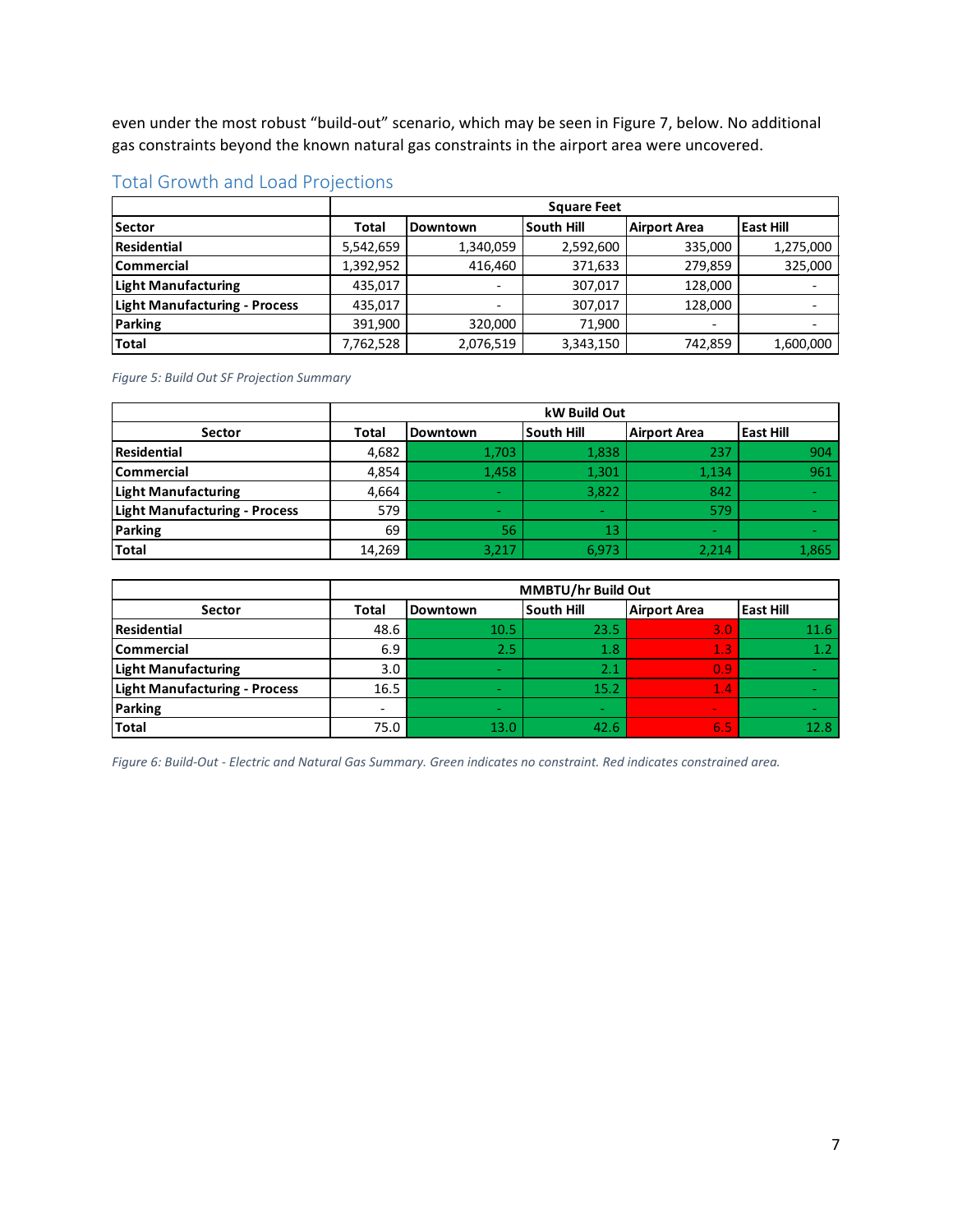# All-Electric Buildings and Energy Efficiency - Methodology/Questions Part 2: Ability to Address Natural Gas Constraints in Airport Area with Asked

 The County then tasked TRC to perform an initial analysis of proposed "non-pipe alternatives" to described below. address the known natural gas constraint in the Airport Focus Area. The solutions evaluated are

# A) Solution Evaluated: Promoting the Development of all-electric buildings

 additional natural gas utility infrastructure in constrained areas. Electric heat is typically associated with practices are proving that electric heat is extremely viable and competitive compared to traditional gasgoals: For the purpose of this study, all-electric buildings are considered those that use electricity as their primary heating source. This eliminates the use of fossil fuels onsite for heating and domestic hot water. This approach takes advantage of ample electric distribution infrastructure while not requiring very high operating costs. However, new electric heating technologies and high performance building fired heating equipment. Promoting and supporting all electric buildings can support the following

- goals:<br>1. Promote economic development and new construction in areas where natural gas is simply not available or capacity is constrained. Lack of natural gas availability is a barrier for developers considering new construction projects. Electricity or other alternatives such as oil or propane may be seen as non-competitive in terms of costs. A proven business case for all-electric buildings can help overcome this barrier.
	- 2. All-electric represents an opportunity for buildings to be part of a zero carbon or carbon neutral solution. Electric fueled buildings paired with renewable electric generation can be carbon neutral.

# Key Questions Considered:

**.** 

# Are all-electric buildings viable?

## *a. Is electric heating technology viable in terms of performance?*

 Yes, modern electric heating technology refers to heat pumps that use electricity to move heat, rather than old-fashioned electric resistance heat that uses electricity to make heat. Heat pumps do the job of both heating and air conditioning, eliminating the need for separate heating and cooling systems. Air source heat pumps have become more efficient, most significantly they are now able to maintain heating capacity when outside air is as cold as -22 F. The Northeast Energy Efficiency Partnerships (NEEP)<sup>[2](#page-8-0)</sup>, a non- profit regional energy efficiency organization (REEO) funded by the Department of Energy has created Cold Climate Air Source Heat Pump Specifications with additional requirements that

<span id="page-8-0"></span><sup>2</sup> http://www.neep.org/initiatives/high-efficiency-products/emerging-technologies/ashp/cold-climate-air-sourceheat-pump#Listing Products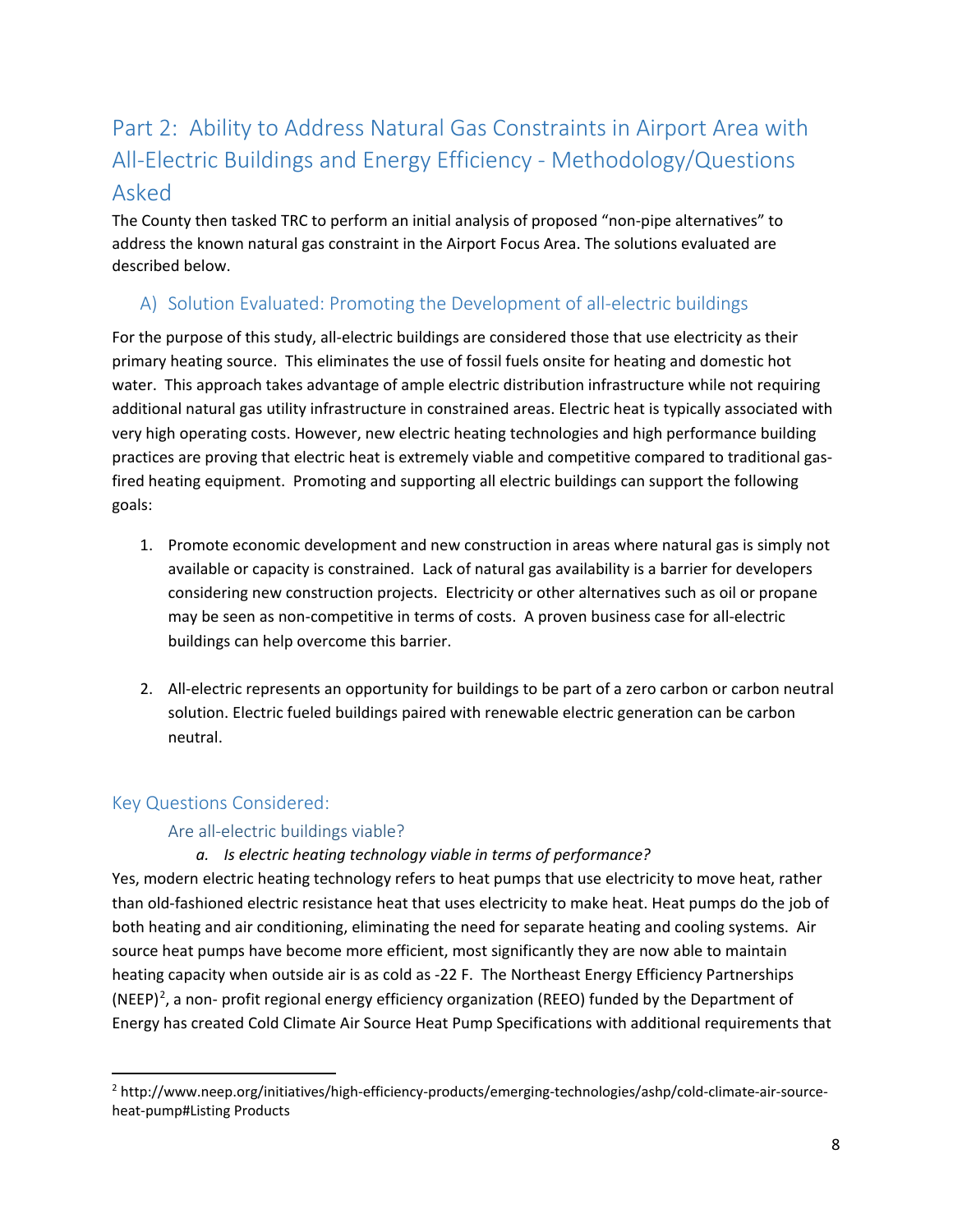seek to ensure adequate cold climate performance. Their website maintains a list of qualified Cold Climate Heat Pumps for reference.

## *b. What is the initial cost and lifecycle cost?*

 The initial cost of installing an air source heat pump system, which does both heating and cooling, is typically more than the cost of installing a gas-fired system with a furnace for heating and central air conditioning for cooling. If the cost of adding new natural gas service piping is included for building sites that are not already served by natural gas, then electric heat pumps may have a lower initial cost.

gas furnaces. A NYSERDA Study on Heat Pump Potential<sup>[3](#page-9-0)</sup> for energy savings found that the Upstate NY The energy cost to operate electric heat pump heating compared to natural gas furnace heating depends on the relative cost of electricity compared to natural gas. Currently, using typical gas rates and typical electric rates without demand charges, electric heat pumps are cheaper to operate than natural area was the most cost effective for heat pump use due to lower equipment and labor costs as well as the lowest winter electric costs in the state.

 Using typical residential rates for electricity, natural gas, and propane, over a 20-year period, the higher lower 20-year lifecycle cost. This also assumes that current costs of these fuels will remain the same. initial cost for a heat pump system is offset by lower operating costs, and the heat pump system has a

|                            | Installation            | Energy                        | Maintenance | 20 Year     |  |
|----------------------------|-------------------------|-------------------------------|-------------|-------------|--|
| <b>Technology Type</b>     |                         | Cost,                         | Cost,       | Lifecycle   |  |
|                            | Cost, $\frac{2}{5}$ /sf | $\frac{\xi}{\sqrt{sf}}$ /year | \$/sf/year  | Cost, \$/sf |  |
| Air-Source Heat            | \$8.00                  | \$1.14                        | \$0.10      | \$32.80     |  |
| Pumps                      |                         |                               |             |             |  |
| <b>Natural Gas Furnace</b> | \$6.00                  | \$1.36                        | \$0.10      | \$35.20     |  |
| with Air Conditioning      |                         |                               |             |             |  |
| Propane Furnace            | \$6.00                  | \$1.80                        | \$0.10      | \$44.00     |  |
| with Air Conditioning      |                         |                               |             |             |  |

Table: Estimated Costs for New Residential Construction

 $\overline{\phantom{a}}$ 

 the foreseeable future. However, there are numerous market forces, such as rising LNG exports, an Furthermore, electric heat pump heating may become increasingly attractive in a rising natural gas price environment. In recent years, natural gas has been at historic lows. In 2016, the EIA reported the lowest natural gas prices in nearly 20 years and some analysts believe that natural gas prices will remain low for increasing number of natural gas-fired power plants, reduced drilling and exploration (due to low commodity prices) that could increase natural gas fuel costs within the near future and certainly within the 20 year horizon. It is also plausible to see the emergence of a carbon tax at some point over the

<span id="page-9-0"></span> 3 Bower, Steve. "Heat Pumps Potential for Energy Savings in New York State *NYSERDA*." N.p., n.d. Web. <https://www.nyserda.ny.gov/About/Publications/EA-Reports-and-Studies/EERE-Potential-Studies>.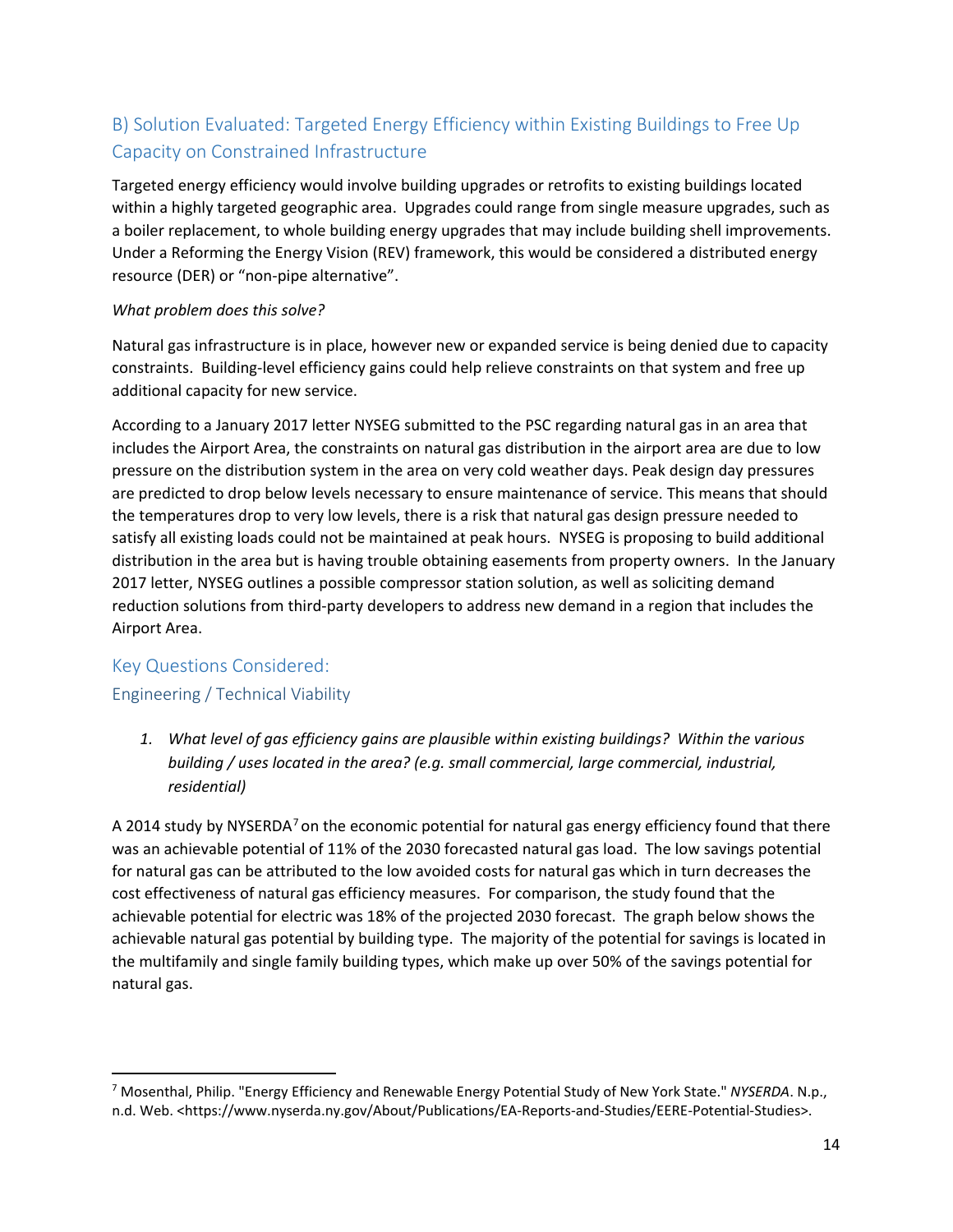

*Figure 7: Natural Gas Efficiency Potential[8](#page-15-0)* 

- *2. What are the types of energy efficiency upgrades and those that represent the highest opportunity?* 
	- a. Within the residential sector, there are three main areas to target for energy efficiency upgrades. Water Heating, Space Heating, and Appliances. The savings potentials are shown below as a percent of total potential.



*Figure 8: Residential Sector NG Efficiency Potential6* 

 $\overline{\phantom{a}}$ 

<span id="page-15-0"></span> 8 Mosenthal, Philip. "Energy Efficiency and Renewable Energy Potential Study of New York State." *NYSERDA*. N.p., n.d. Web. <https://www.nyserda.ny.gov/About/Publications/EA-Reports-and-Studies/EERE-Potential-Studies>.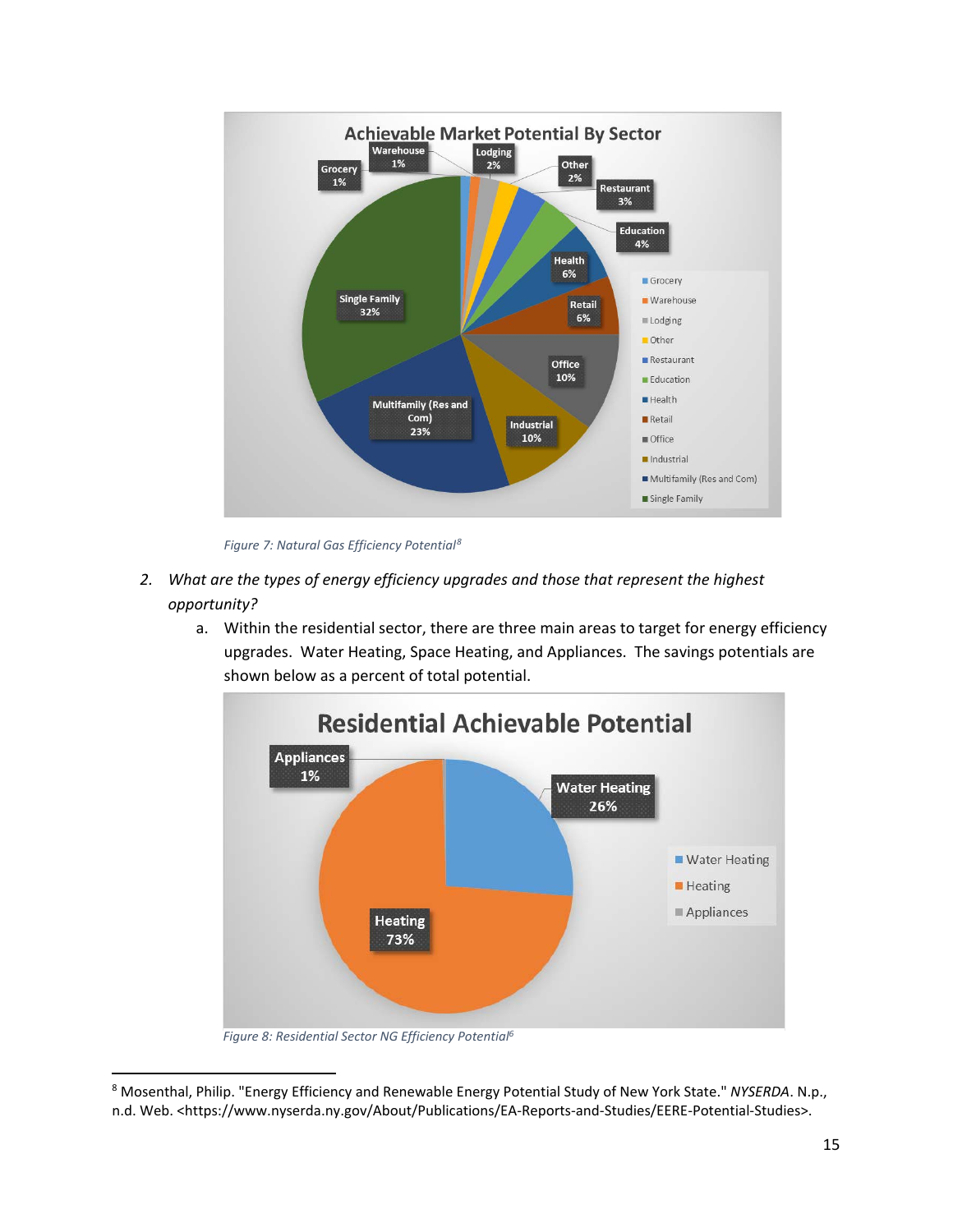- sealing the building shell, as well as technologies such as condensing hot water boilers and condensing furnaces. Condensing-style space heaters can maximize the useful heat combustion. Depending on the application, condensing furnaces and boilers can reach 15% over traditional systems. Additionally using smart thermostats and controls can provide additional savings of up to 10%. b. The space heating energy efficiency measures include measures such as insulating and created by burning natural gas by condensing the exhaust gases formed during efficiencies varying between 88% and 95%. These heaters provide savings from 10 % to
- provide additional savings of up to 10%.<br>c. The water heating energy efficiency measures include condensing storage and tankless hot water heaters as well as low flow aerators on showers and faucets. Installing low flow aerators on shower heads and faucets can reduce water consumption by up to 55% and consequently eliminate the energy that would have been required to heat the extra heaters with electric heat pump water heaters, it is feasible to do so at end of life. water. While it is not economically feasible to replace functioning natural gas water Promoting such products can help to decrease the load but it will come as additional electric load. For the area in question, however, electric capacity is currently not an issue.
- *3. Using the statewide market potential research, what savings would be realized in the Airport Area? Describe how you arrived at that estimate.*

 We cannot answer this question to a high degree of accuracy without additional data. NYSEG has not the airport area. To date, NYSEG has been a strong collaborator on the Energy Focus Area project and has provided detailed load information about their electric distribution, however, has stopped short of in the focus area in a format where customers remain anonymous to avoid consumer privacy concerns. provided any detailed information about gas loads in the area. They have stated that the dynamic nature of gas infrastructure makes it difficult to provide loads and capacity of the gas infrastructure in providing detailed loads and capacities for natural gas. NYSEG could provide billing data for customers However, peak gas demand is our concern and since customers are not billed for peak on the gas side NYSEG simply does not have this data. The data analysis effort could also be significant, as the existing building types and square footages, natural gas loads, and end uses would be required for a detailed estimate.

 square footage of 3,787,569 gives roughly 34 MMBTU/Hr peak using the same assumptions used in phase 1 of the study. As discussed in question 1, there is an 11% achievable potential for natural gas However, using some basic assumptions we can begin to estimate the load in the constrained area. The Village of Lansing within Tompkins County makes up the majority of the constrained Airport Area. It had a population of 3417 as of the 2010 census with 1620 households. Assuming the median square footage of 2338 from census.gov, we can estimate the residential load of Village of Lansing using a residential reduction, which if achieved through targeted efficiency programs would allow for 3.74 MMBTU/Hr of additional load. Our 10 year moderate growth projection would only require 2.1 MMBTU/Hr of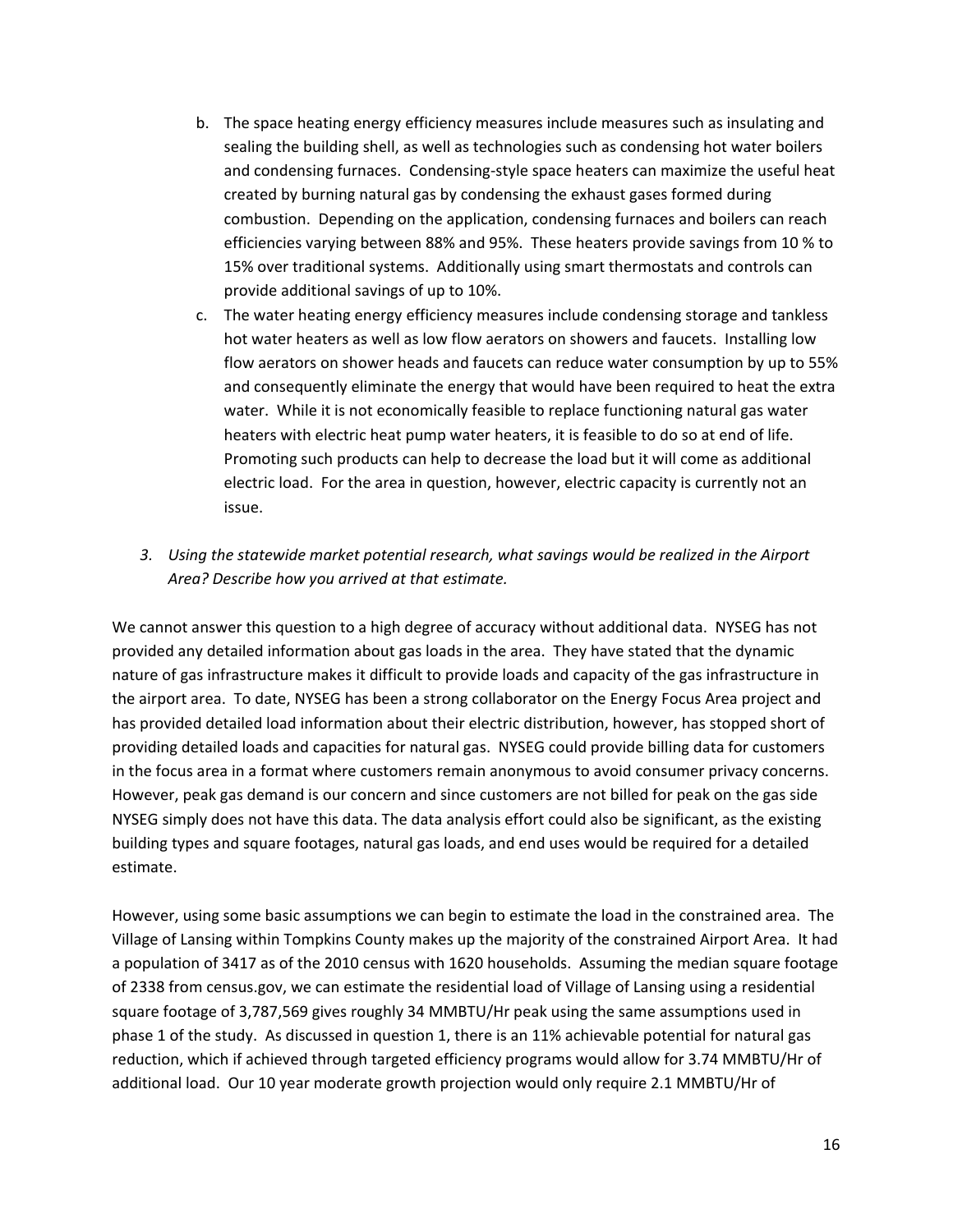additional peak loads. However, this is still well short of the aggressive load projection of 6.5 MMBTU/Hr.

 Natural gas efficiency strategies will likely lead to deferring distribution system upgrades on a utility not necessarily mean they cannot be effective. Market innovation has shown that non-wire alternatives can effectively defer investments in electric infrastructure. More and more utilities are considering many studies that have proven that targeted energy efficiency projects intended to delay electric infrastructure investments are effective. Developing a targeted solution for the Airport Area would require additional information and cooperation from the utility as well as a detailed cost-benefit analysis to quantify the economic, social, and environmental benefits. We recommend that targeted energy efficiency be considered as a key component of a multiple faceted solution. scale level, however, targeted "non-pipe solutions" to address natural gas constraints are relatively new and lack a proven track record of results. Nonetheless, the fact that they are new and emerging does "non-pipe alternatives". Vermont Gas Systems, for example, builds energy efficiency program results into its integrated resource planning stating that natural gas energy efficiency programs would reduce gas purchases as well defer investments in infrastructure. Unfortunately, we are aware of no studies published on targeted natural gas energy efficiency for deferred infrastructure investment. There are

### Environmental Benefits

 *4. Explain the basic relationship of energy efficiency upgrades within buildings and the reduction in carbon emissions?* 

 natural gas used to produce electricity, the largest end user of natural gas in New York State is the residential sector. As shown below, 34% of all natural gas used in New York State is used for residential used in the commercial and residential sectors making them prime candidates for targeted energy The figure below represents New York State's natural gas consumption by end use. Aside from the buildings including space heating, domestic hot water, and cooking. Nearly 60% of the natural gas is efficiency measures.

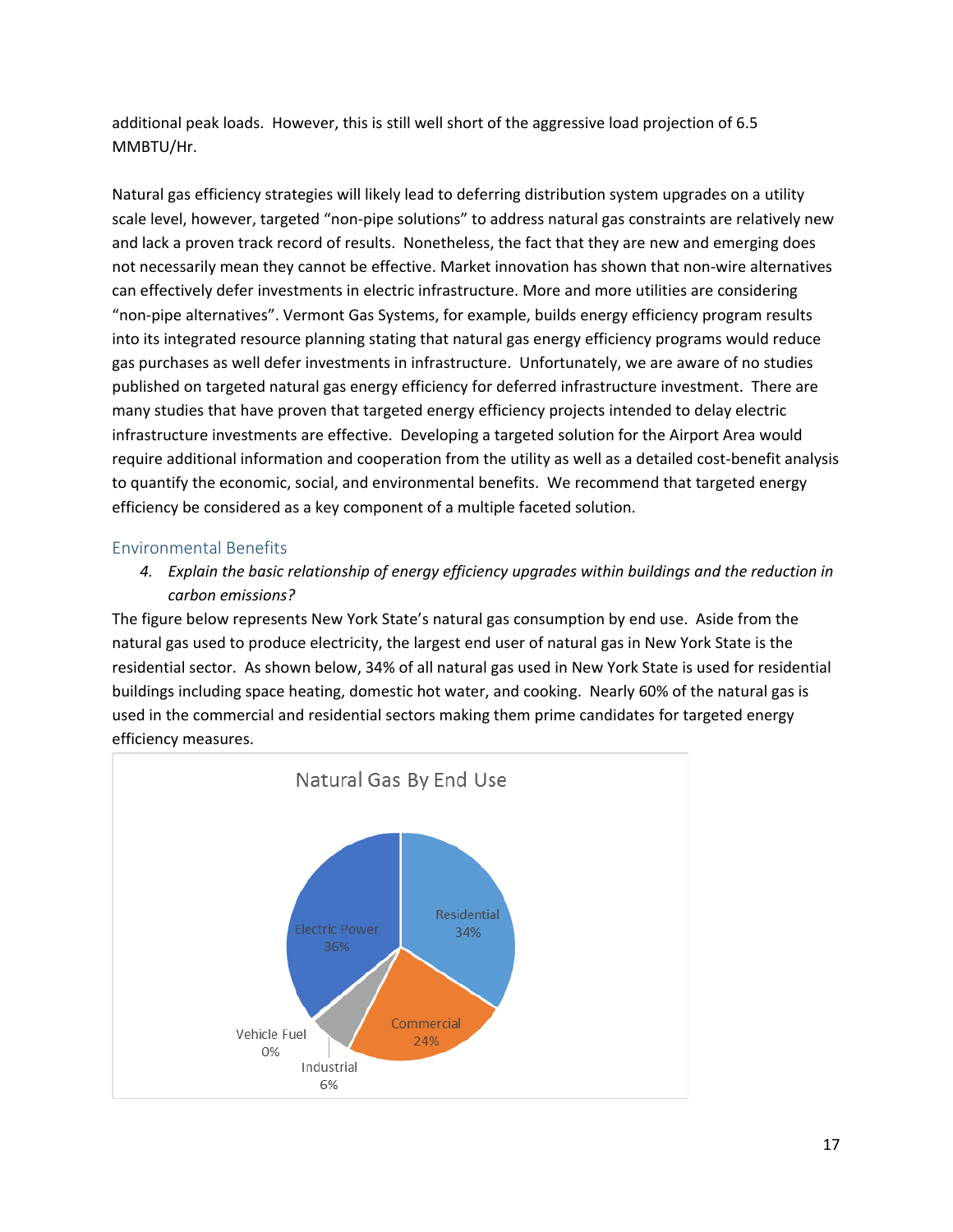Figure 9: EIA State Data NG by End Use 2014

 Approximately 40% of the power produced in New York State comes from traditional fossil fuel combustion, with the remaining percentages composed of primarily hydroelectric and nuclear. So it is important to understand that while consumer sentiment in the area may not want additional natural gas infrastructure in the area, the electricity used to heat facilities instead will in part be generated from fossil fuels. This generation mix is likely to change as New York State has established a goal of 50% renewable generation by 2030.



Figure 10: Electricity Generation by End Use - EIA State Data 2014

l

 impacts that need to be considered, as well as interactions within the distribution system, energy policy Aside from logistical concerns for developers and county planning officials, there are also environmental and consumer sentiment.

 as coal and oil power plants are replaced with natural gas. However, this does not account for methane leakage associated with Hydraulic Fracking. The majority of New York State's natural gas comes from the Marcellus Shale site which relies on fracking for extracting natural gas. Estimates suggest that the State emissions could increase by up to 25% if methane leakage is accounted for<sup>[9](#page-18-0)</sup>. New regulations are in place to mitigate leakages, however, only apply to new facilities. Additionally, New York State's move towards natural gas has produced a net decrease in CO2 emissions

<span id="page-18-0"></span><sup>&</sup>lt;sup>9</sup> Anthony J. Marchese, Methane Emissions From United States Natural Gas Gathering and Processing. American Chemical Society, 2015 Web. < http://pubs.acs.org/doi/pdf/10.1021/acs.est.5b02275>.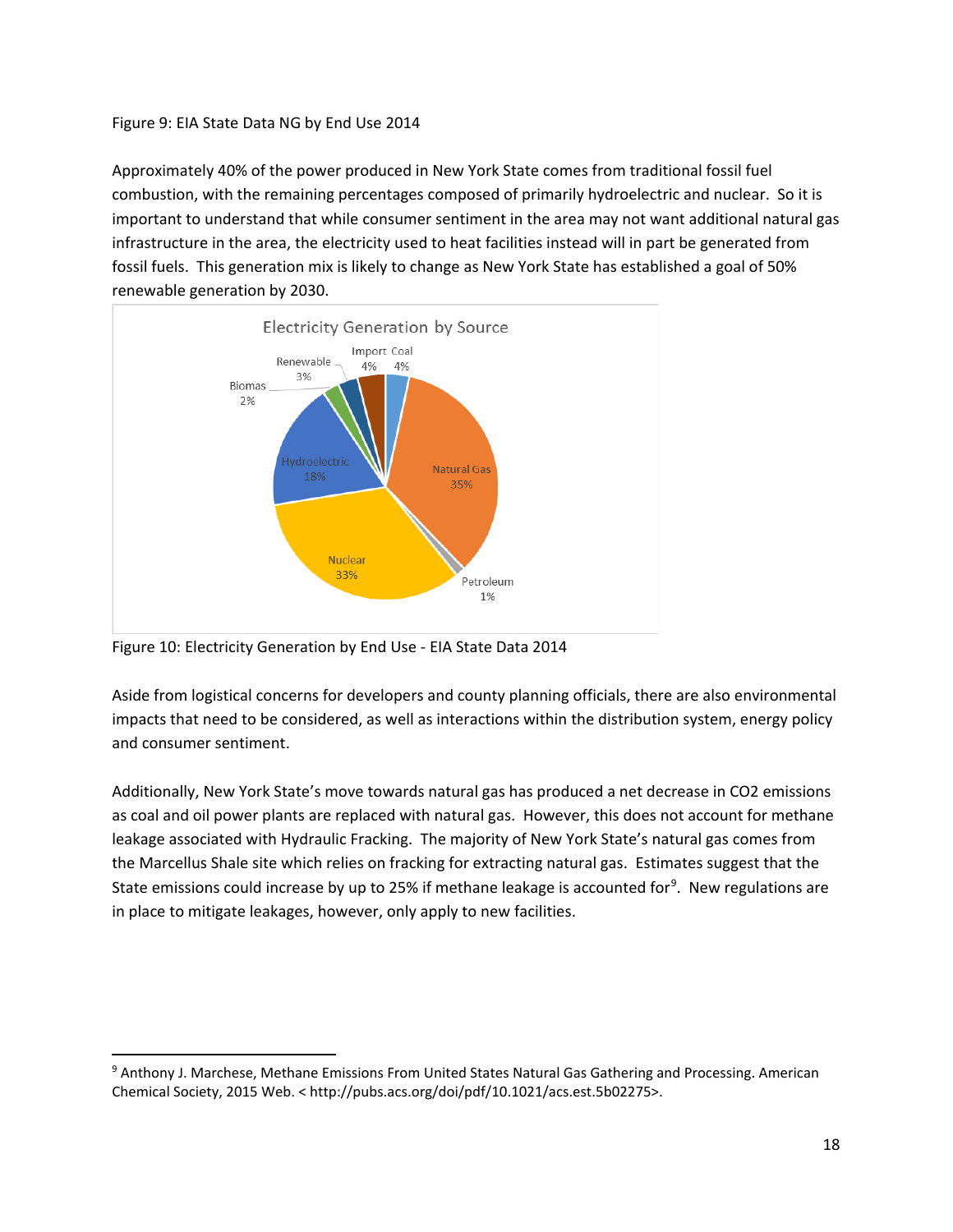





 However, when the GHG data is analyzed with the inclusion of methane leakage, the reduction is not so increase in GHG emissions of 143% since 2008. evident. Additionally, if the leakage is closer to 19% percent estimate the County will have seen an